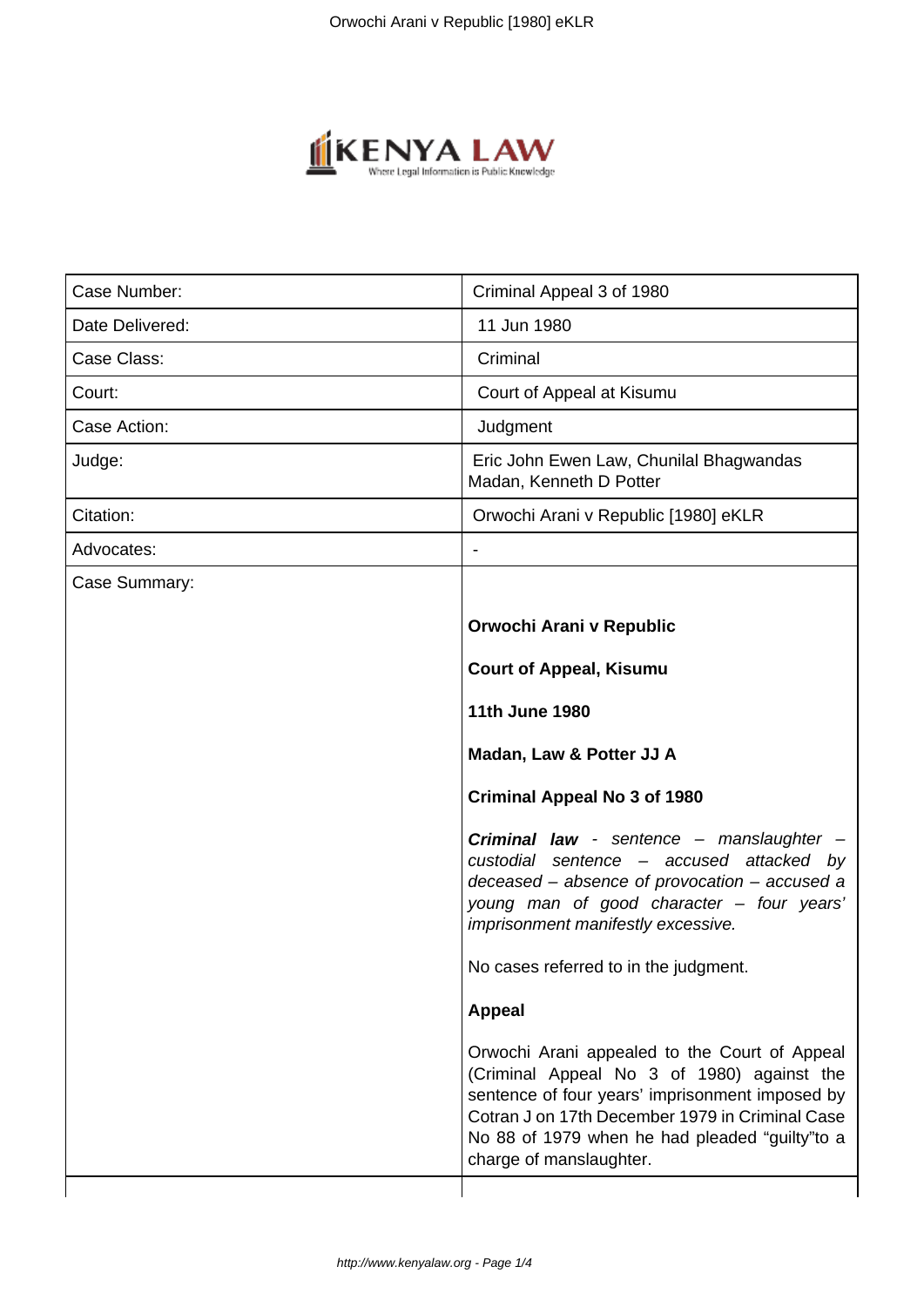| <b>Court Division:</b>              | Criminal                 |
|-------------------------------------|--------------------------|
| <b>History Magistrates:</b>         |                          |
| County:                             | Kisumu                   |
| Docket Number:                      | ٠                        |
| <b>History Docket Number:</b>       | ٠                        |
| Case Outcome:                       | Appeal allowed.          |
| <b>History County:</b>              | $\overline{\phantom{0}}$ |
| <b>Representation By Advocates:</b> | $\overline{\phantom{0}}$ |
| Advocates For:                      | $\blacksquare$           |
| <b>Advocates Against:</b>           |                          |
| Sum Awarded:                        |                          |

 The information contained in the above segment is not part of the judicial opinion delivered by the Court. The metadata has been prepared by Kenya Law as a guide in understanding the subject of the judicial opinion. Kenya Law makes no warranties as to the comprehensiveness or accuracy of the information.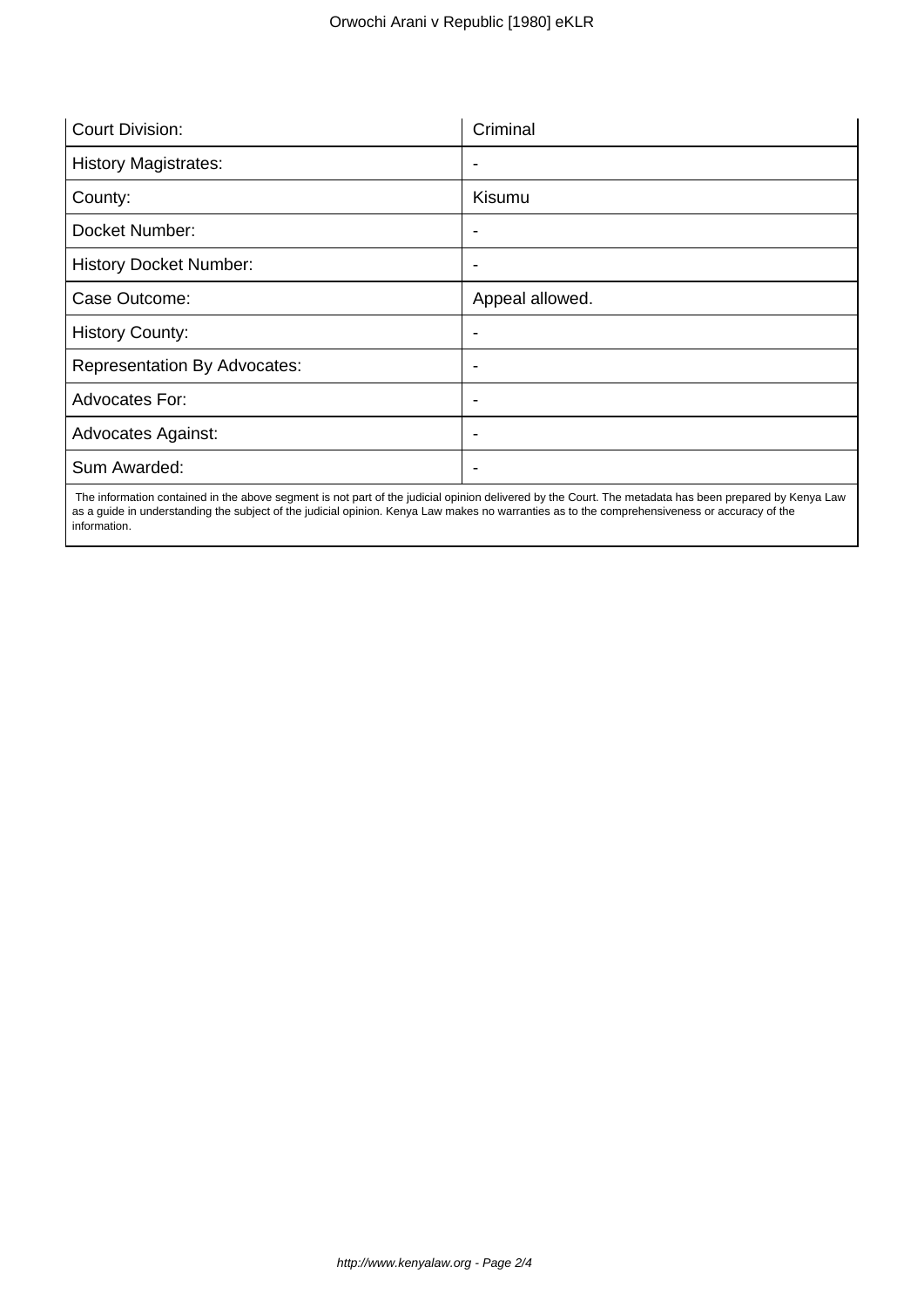### **IN THE COURT OF APPEAL**

## **AT KISUMU**

# **(Coram: Madan, Law & Potter JJ A)**

## **CRIMINAL APPEAL NO 3 OF 1980**

#### **BETWEEN**

**ORWOCHI ARANI .............................................................APPELLANT**

**AND**

**REPUBLIC...........................................................................RESPONDENT**

Appeal against the sentence Cotran J on 17th December 1979 in Criminal Case No 88 of 1979 )

## **JUDGMENT OF THE COURT**

The appellant pleaded "Guilty" to manslaughter and was sentenced to four years' imprisonment.

The circumstances of the killing as outlined by the State counsel to the Court were that, on 17th August 1978, the appellant was thatching his hut. His sisters were rejoicing nearby because there was news of a birth in the family. The deceased came there drunk carrying a panga. He asked the women why they were rejoicing. He fell on the appellant and attacked him. A struggle ensued. The appellant got hold of the *panga* and stabbed the deceased with it.

The appellant a young man of twenty-five years of age had been in custody for fifteen months at the time of the sentence.

We consider that the sentence was manifestly excessive. The trouble was started by the deceased. The appellant who was unarmed could not possibly have had any intention of having a fight with him.

We substitute such sentence as will ensure the release of the appellant today.

Appeal allowed.

**Dated and delivered at Kisumu this 11th day of June 1980.**

# **C.B MADAN**

**…………….........**

**JUDGE OF APPEAL**

**E.J.E LAW** 

**…………….........**